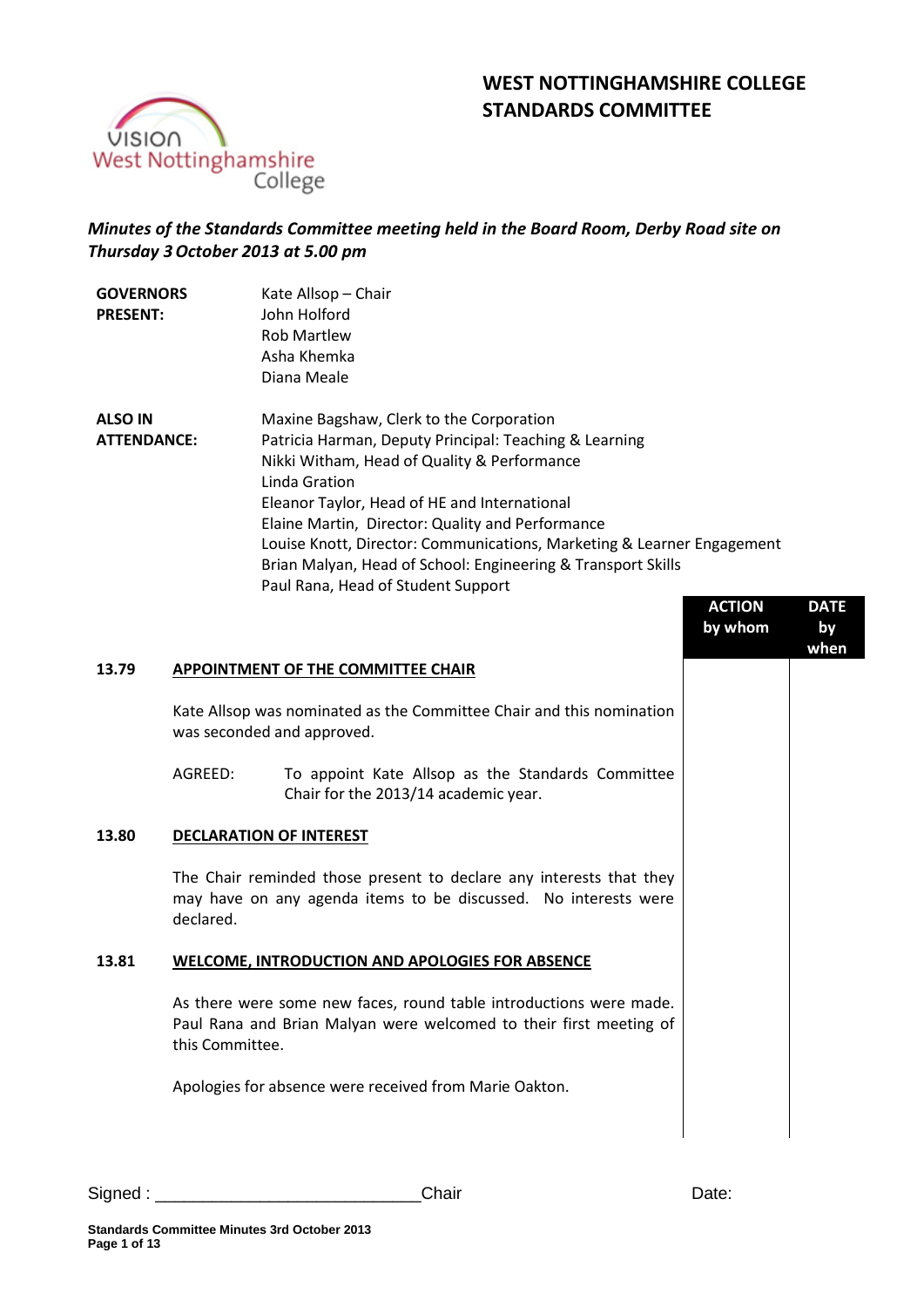| 13.82   | <b>ARISING</b>          | MINUTES OF THE MEETING HELD ON 11 JULY 2013 & ANY MATTERS                                                                                                                                                                                                                                                                                                                                                                                                                                                                                                                                                                                                                                                                                                                                                      |       |               |
|---------|-------------------------|----------------------------------------------------------------------------------------------------------------------------------------------------------------------------------------------------------------------------------------------------------------------------------------------------------------------------------------------------------------------------------------------------------------------------------------------------------------------------------------------------------------------------------------------------------------------------------------------------------------------------------------------------------------------------------------------------------------------------------------------------------------------------------------------------------------|-------|---------------|
|         | AGREED:                 | To approve the minutes as a true and correct record.<br>These were signed by the Chair.                                                                                                                                                                                                                                                                                                                                                                                                                                                                                                                                                                                                                                                                                                                        | Chair | 3 Oct<br>2013 |
|         |                         | There were no matters arising.                                                                                                                                                                                                                                                                                                                                                                                                                                                                                                                                                                                                                                                                                                                                                                                 |       |               |
| 13.83   |                         | <b>COMMITTEE ACTION PROGRESS REPORT</b>                                                                                                                                                                                                                                                                                                                                                                                                                                                                                                                                                                                                                                                                                                                                                                        |       |               |
|         |                         | Members reviewed the action progress table and were happy with the<br>descriptions of progress made regarding items raised by the Committee.                                                                                                                                                                                                                                                                                                                                                                                                                                                                                                                                                                                                                                                                   |       |               |
|         | AGREED:                 | To note the update provided.                                                                                                                                                                                                                                                                                                                                                                                                                                                                                                                                                                                                                                                                                                                                                                                   |       |               |
| 13.84   |                         | <b>DEPUTY PRINCIPAL'S REPORT</b>                                                                                                                                                                                                                                                                                                                                                                                                                                                                                                                                                                                                                                                                                                                                                                               |       |               |
|         | document.               | The Deputy Principal introduced this item and drew members' attention<br>to the Teaching Learning Training and Assessment Strategy for 2013/14.<br>She confirmed that the document sets out the priorities for the year<br>and provides an overarching umbrella to all of the policies which sit<br>underneath it. Full details of the policies were summarised as set out at<br>pages 16 and 17. She explained that whilst the college did have a<br>strategy in place in prior years, it had not been summarised in one                                                                                                                                                                                                                                                                                      |       |               |
|         |                         | Members' attention was drawn to the page 14 data table which sets out<br>the recruitment against targets. It was noted that the college has seen<br>very good 24+ enrolments. This is despite the requirement for loans<br>which was a concern at the time of setting the budget. Members were<br>reminded that Higher Education new full time entrants are capped by<br>HEFCE. The plan is to recruit 165 in 2013/14. As at 16 September 2013<br>166 students had been recruited. The full time equivalent (FTE) target<br>for 2013/14 is 473, as at 16 September 2013 enrolments equate to 420<br>FTE. A few applications are still being processed and the forecast for<br>enrolment is 453 FTE which is slightly behind the target set.<br>Members were advised that the college has seen some withdrawals |       |               |
|         | reasons for withdrawal. | even at this early stage, the majority of which have gone back to school<br>or to apprenticeships. Governors were assured that the college has<br>tracked everyone who is no longer with the college to understand the                                                                                                                                                                                                                                                                                                                                                                                                                                                                                                                                                                                         |       |               |
|         |                         | Members particularly questioned the recruitment statistics regarding<br>Business, Professional and Continuing Education. The Deputy Principal<br>explained that this area had in reality been over ambitious regarding its<br>planning which has given rise to a shortfall. She confirmed that she and<br>the team were looking at this area to see how it can be energised and<br>be more innovative for the next academic year. It was confirmed that<br>original staff planning was on the basis of enrolment at 102. However,                                                                                                                                                                                                                                                                              |       |               |
| Signed: |                         | Chair                                                                                                                                                                                                                                                                                                                                                                                                                                                                                                                                                                                                                                                                                                                                                                                                          | Date: |               |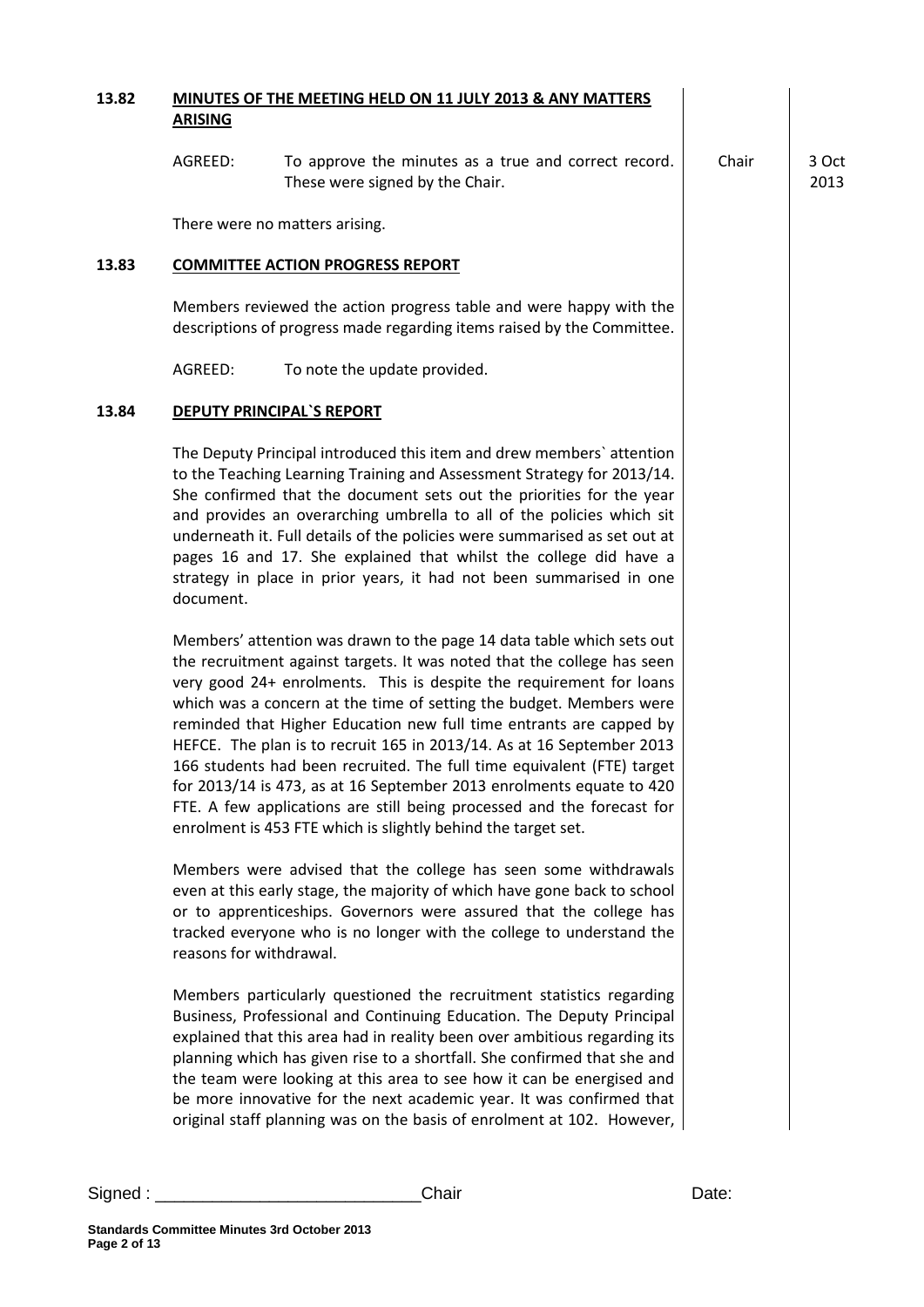this department has lost some staff over the summer so is not currently over staffed.

In relation to the Ofsted learner review, members were reminded that responses are recorded within academic years. In 2012/13 there were insufficient responses to produce feedback. The response rates will continue to be monitored and reported to the Committee during 2013/14.

Student success – 2 students have secured places in the final heats of the World Skills UK competition to be held at the NEC in Birmingham in November 2013. Deanna Pitacco a holistic therapy student will compete in the aromatherapy competition and George Morris will compete in the Microsoft network administrator category. Members were also advised that the college`s application for a beacon award in relation to media is looking promising. Assessors attended the college this week and were very impressed and the students performed exceptionally.

AGREED: To note the content of the update provided.

### **13.85 EXAMINATION RESULTS 2012/13**

The Director: Quality & Performance introduced this item and drew members` attention to the following:

- The A2 pass rates show a continuing improvement trend. The overall pass rate increased from 98.9% in 2011/12 to 99.7% in 12/13. Nationally the pass rate increased slightly from 97.8% to 98.1%. There are 20 subjects reported and 19 had 100% pass rates.
- The percentage of passes at higher grades (A\*-B) at A2 rose by 4% to 33%, the proportion of A\*-C grade passes improved by 11% to 74% compared with the previous year.
- The AS pass rate increased by 8% from 78% in 2011/12 to 86% in 12/13.
- The percentage of passes at A and B grades increased by 16% from 22% to 38% and at A B and C grades from 19% from 50% to 69%.
- The overall success rate for A2 has increased from 89% to 96% resulting from a 7% increase in retention. The overall success rate for AS has increased by 11% to 80% this is due to an improvement in both retention and achievement.
- No subject at AS or A2 fell below 75% success rate.
- GCSE pass rates continue to improve, the pass rate improved to 100% from 99.5%
- The proportion of A\*-C and A\*-B grades passes reduced to 52% for both grade profiles representing a 7% and 6% decline respectively.
- Key areas for continued improvement in 13/14 are:
	- a) Improvement in proportion of high grades (A\*-B) and A\*-C grades at A2 level.
	- b) Improvement in overall pass rate at AS level.
	- c) Improvement in proportion of A-C grades at AS level.

Signed : \_\_\_\_\_\_\_\_\_\_\_\_\_\_\_\_\_\_\_\_\_\_\_\_\_\_\_\_Chair Date: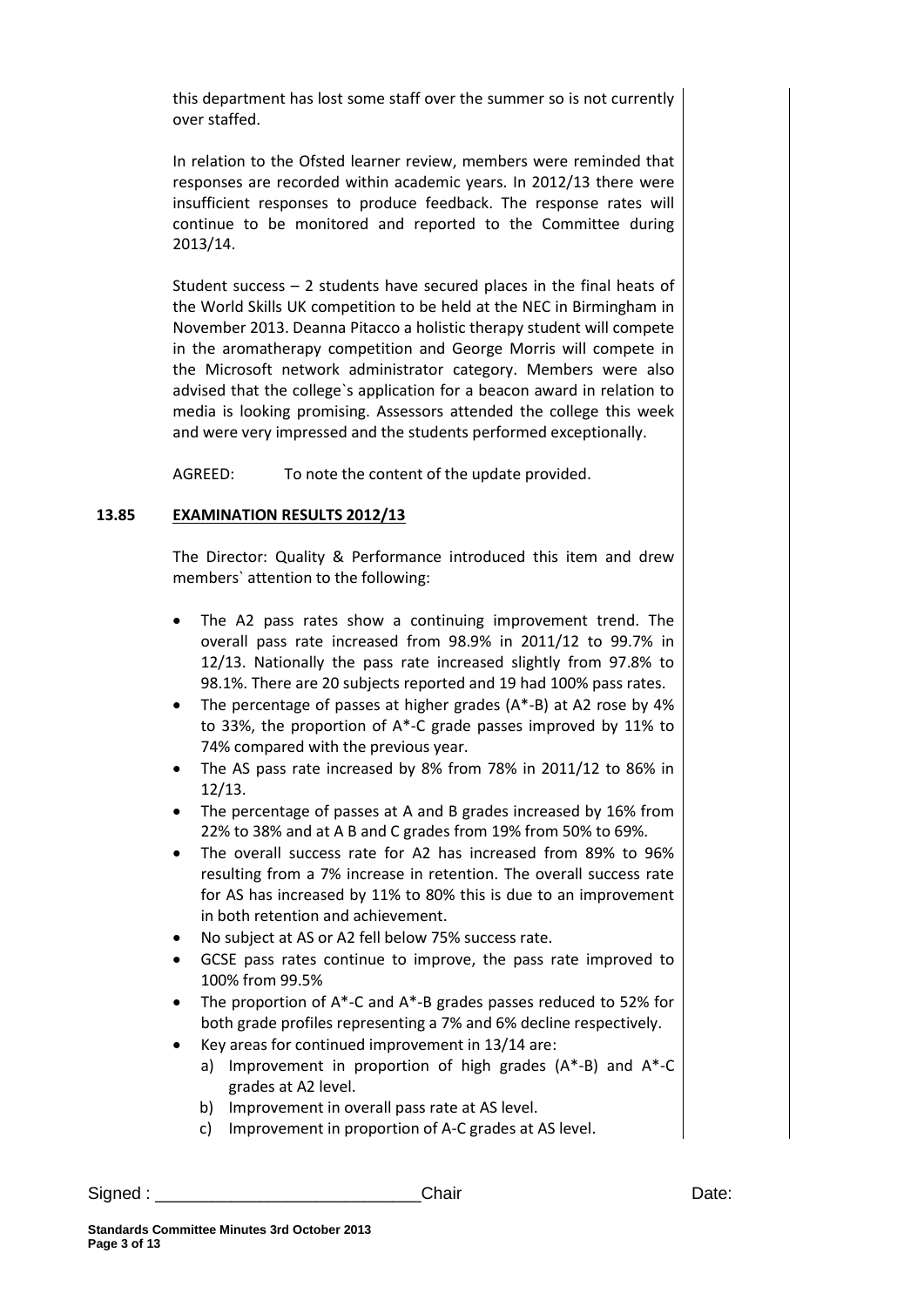|       | Improvement in A*-C grades at GCSE level to at least 60% in all<br>d)<br>subjects in 2013/14.                                                                                                                                                                                                                                                                                                                                                                                                                                                                                                                                                                     |        |             |
|-------|-------------------------------------------------------------------------------------------------------------------------------------------------------------------------------------------------------------------------------------------------------------------------------------------------------------------------------------------------------------------------------------------------------------------------------------------------------------------------------------------------------------------------------------------------------------------------------------------------------------------------------------------------------------------|--------|-------------|
|       | In terms of entries it was noted that there were 299 for A2, 609 for AS<br>and 213 for GCSE.                                                                                                                                                                                                                                                                                                                                                                                                                                                                                                                                                                      |        |             |
|       | In terms of the improvements seen, members were advised that the<br>college is being more rigorous in relation to compliance with its entry<br>criteria and this seems to be reaping the rewards. Teams are also more<br>rigorous in relation to planning and setting homework, etc. There is a<br>new head of school who is showing much improved leadership. It was<br>confirmed that the increase in relation to higher grades is as a result of<br>a targeted strategy. The Committee was advised that if individuals do<br>not hit the entry criteria then they are offered alternative provision and<br>no individual is ever turned away from the college. |        |             |
|       | Committee members all passed on a huge well done to the team given<br>the improvements seen across the board.                                                                                                                                                                                                                                                                                                                                                                                                                                                                                                                                                     |        |             |
|       | In reviewing the report a number of points were raised:                                                                                                                                                                                                                                                                                                                                                                                                                                                                                                                                                                                                           |        |             |
|       | Page 23, paragraph $9.2 - it$ was confirmed that the college will not<br>$\bullet$<br>use the ALPS system to compare this particular cohort. It was<br>explained that a lot of the GCSEs relate to adults and these are very<br>hard to track back. It was confirmed that the college is using ALPS<br>for the current cohort.<br>Members all agreed that it would be useful to review the national<br>$\bullet$<br>value added report and compare where the college sits by                                                                                                                                                                                      | Dir QP | Jan         |
|       | comparison.<br>Consultation is out at the minute regarding post 16 provision and<br>$\bullet$                                                                                                                                                                                                                                                                                                                                                                                                                                                                                                                                                                     |        | 2014        |
|       | changes to A-levels. It was thought that it would be useful to invite<br>Joe Mercer from the AoC to give a presentation to this Committee<br>on the sector changes. All agreed that they would like some<br>discussion in this area.                                                                                                                                                                                                                                                                                                                                                                                                                              | Dir QP | Jan<br>2014 |
|       | AGREED:<br>To note the content of the update provided.                                                                                                                                                                                                                                                                                                                                                                                                                                                                                                                                                                                                            |        |             |
| 13.86 | <b>QUALITY ASSURANCE AND IMPROVEMENT FRAMEWORKS</b>                                                                                                                                                                                                                                                                                                                                                                                                                                                                                                                                                                                                               |        |             |
|       | The Head of Quality & Performance introduced this item and confirmed<br>that her report is split into two elements a) an updated Quality<br>Improvement Plan for the 2012/13 year and b) Quality Framework for<br>the 2013/14 year.                                                                                                                                                                                                                                                                                                                                                                                                                               |        |             |
|       | In relation to the QIP update the report gives a position as at 7<br>September 2013. She confirmed that the college team is currently in the<br>process of finalising the SAR for the 2012/13 year and once complete it<br>will be possible to pull the QIP together for the 2013/14 academic year.<br>She confirmed that the results show a similar good message as reported<br>in the previous agenda item. All agreed that it was particularly good to                                                                                                                                                                                                         |        |             |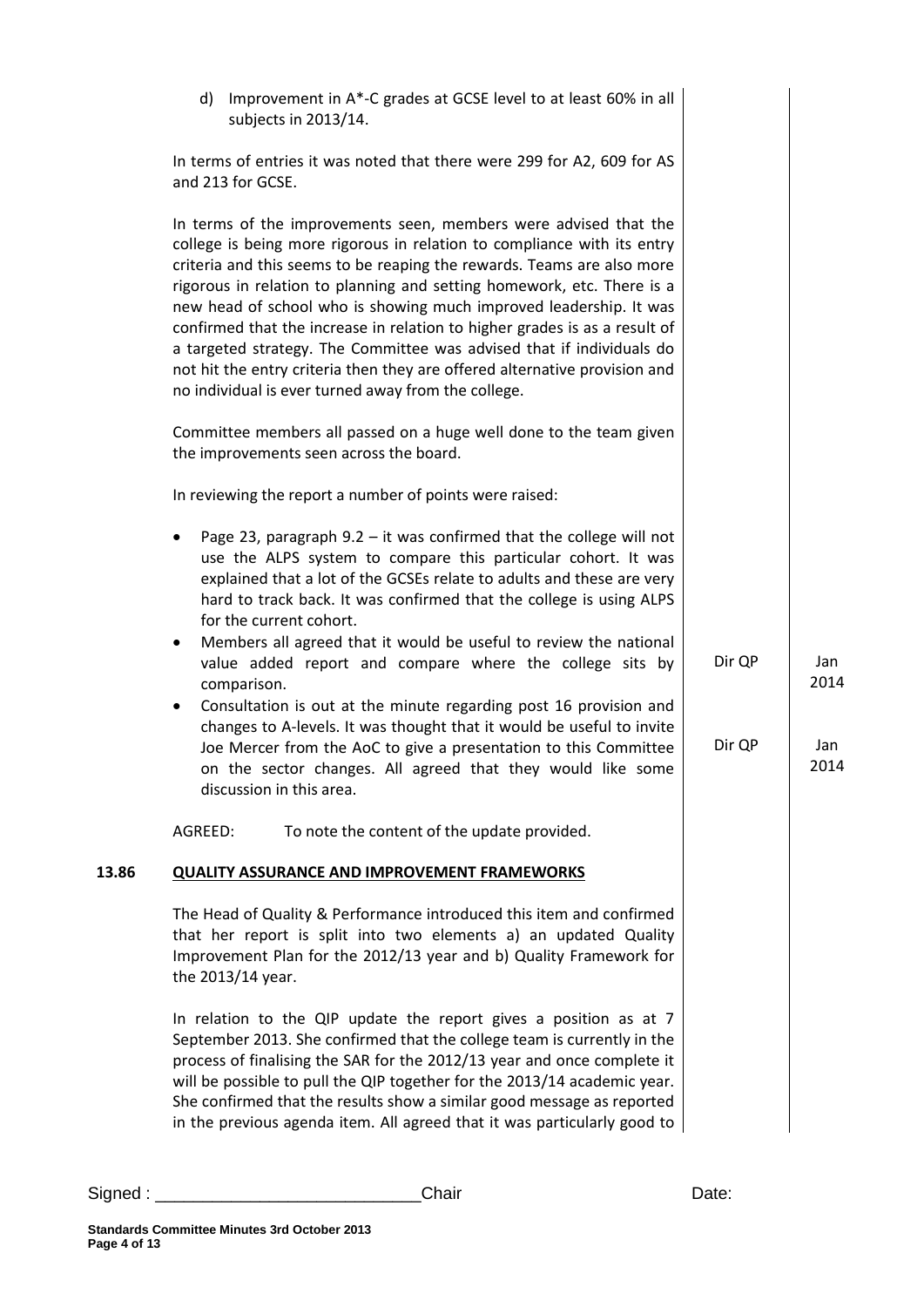see evidence of improvements in Hair and Beauty.

The Head of Quality and Performance confirmed that the college has an overall success rate at the current time of 84% for classroom based learning. This was compared with just under 82% for the 2011/12 year.

Members' attention was drawn to the report and the following was specifically brought to members` attention:

- The college QIP reflects the Common Inspection Framework 2012.
- The college QIP for 12/13 was formulated following the validation of the self assessment report. The key cross college areas for improvement were included in the QIP.
- The college QIP for 12/13 was supported by the college post inspection improvement plan which has a specific focus on outcomes from the Ofsted inspection in May 2012.
- A range of activities, strategies and resources have been used to support the areas for development.
- All actions for improvement have been achieved and have had a positive impact on the students` experience.

Members reviewed the performance in relation to partners and were advised that the college has, as a result of quality assessments, dropped 72 partners that were used in the 2012/13 year. However, it has also introduced new partners. It was explained that new partners, because they are not known to the college, are automatically RAG rated as high risk. This means that at any given point in time there are likely to be partners who are deemed to be red risks. Members reviewed page 27 paragraph 7.2 which sets out the quality improvement framework for partners. It was acknowledged that a full risk assessment is undertaken regarding each and every partner both at a quality and financial level.

Members reviewed the lesson observation statistics at page 29 and acknowledged that 100% of staff were not subject to graded observations. This is as a result of some long term sickness and/or maternity leave which has affected the ability to observe all staff.

Members agreed that it was pleasing to see that the Hair and Beauty observation profile is very much improved. It was acknowledged that the re-inspection could take place at any time. The Principal questioned how confident the quality team were in relation to the robustness of the observation grade profiles. It was explained that the team are more confident this year than in the last, particularly as a joint validation process has been undertaken this year. The Principal confirmed that the college really needs to see a high number of sampling exercises undertaken. All agreed that it was critical to invest in assurance in this area to avoid any shocks and disappointments. The Principal expressed a belief that it is critical to ensure that teaching and learning is right in this area to address any prior criticisms.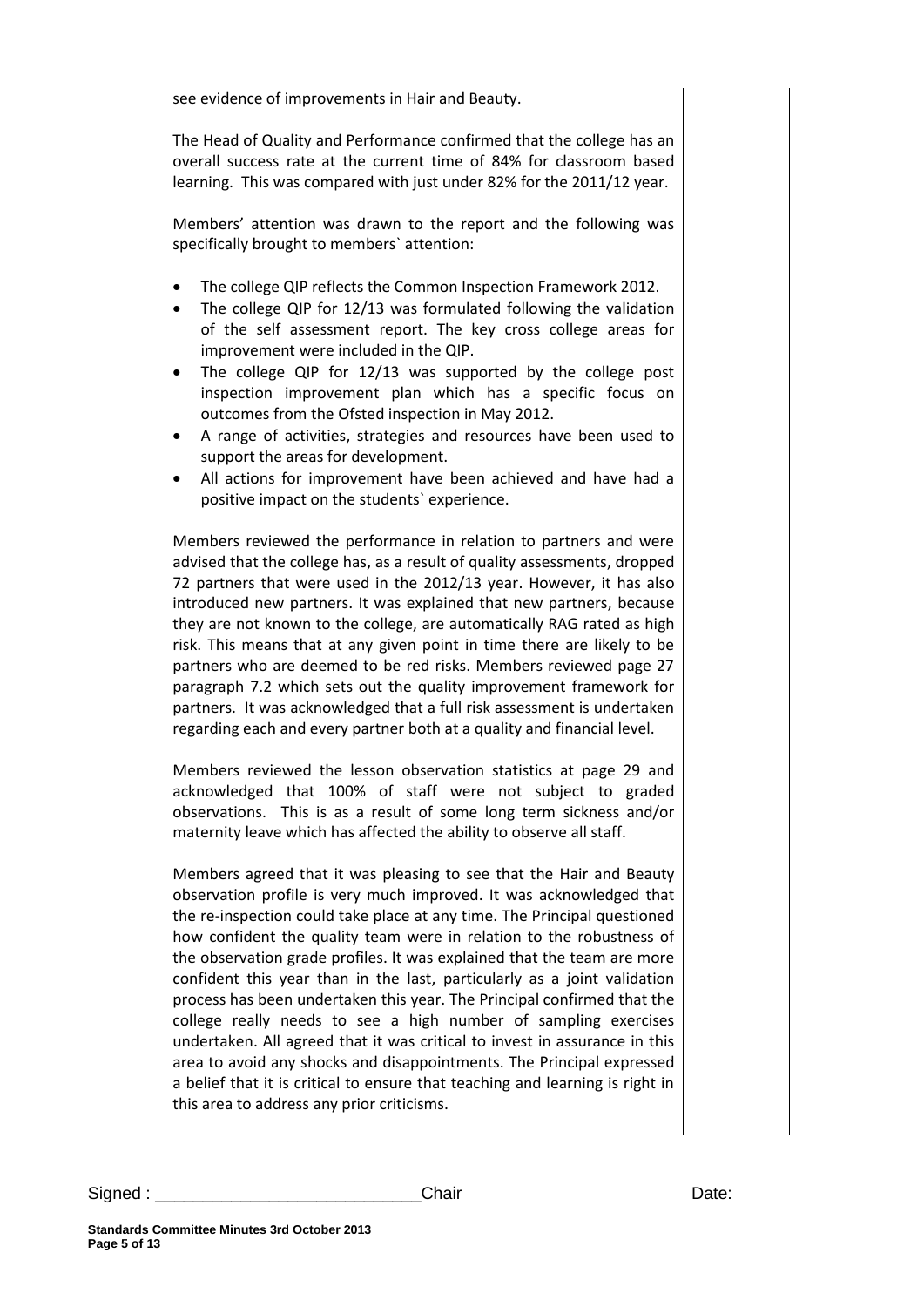Members reviewed the contents of the Quality Assurance and Quality Improvement Framework for employer response partners, provided for 2013/14 set out at page 34.

AGREED: To note the 2012/13 QIP end of year report and approve the 2013/14 Quality Framework.

### **13.87 HE**

The Head of HE and International introduced this item and drew members` attention to page 37 which provides a HE update following meetings of the HE academic standards committee. She confirmed that the big target for the team for 2013/14 is to prepare for the QAA review which will take place in 2014/15.

Members reviewed the updated strategy set out at page 40. It was acknowledged that no significant changes have been made and that any amendments are simply to bring the strategy up to date.

Members were advised that the HE provision has now moved into a new hub which will be branded as the Vision University Centre. It was confirmed that really positive feedback has been given regarding the separate HE area from students.

In reviewing the documentation a number of questions were raised:

- Page 41, paragraph  $3.1.1$  members questioned what the reference to 'broaden and widen' meant in real terms. It was explained that 'widen' relates to the widening participation agenda and 'broaden' means extending the breadth of the offer available to students.
- Page 44, paragraph  $6.1$  members questioned the particular changes referred to in this paragraph. It was explained that a new study skills coach has now been in place for just over a year and her contribution is very positive. One of her foci is employability which is a very topical subject in the sector. The team has been realigned to match the skills gap evident.

AGREED:

- a) To note the content of the update provided.
- b) To approve the HE QA procedure and processes.
- c) To approve the HE Strategy for 2013/14.

### **13.88 LEARNING FRAMEWORK 2013/14**

The Head of Quality and Performance introduced this item and summarised the Learning Framework established for 2013/14. In reviewing the documentation members questioned whether there was a better phrase to be used rather than 'delivery staff'. Committee members questioned whether or not it was simply possible to say teacher. It was explained that this was not possible because there is a

Deputy Principal October 2013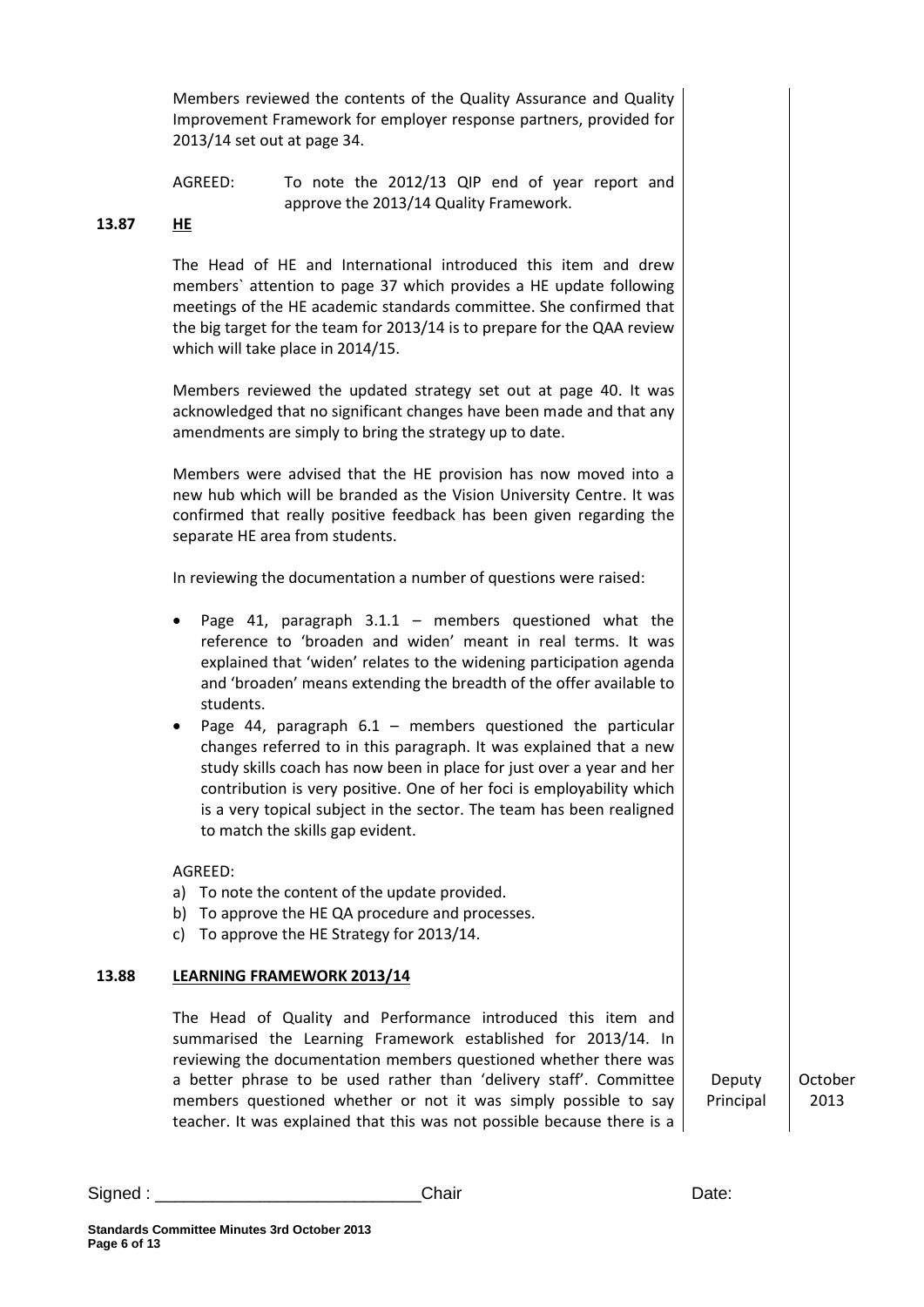range of individuals who deliver e.g. teachers, trainers, and assessors. In discussion, it was felt that there was a better phraseology perhaps a) all staff delivering programmes b) all staff engaged in... c) Educators.

It was agreed that the team would review the phraseology and come up with an alternative in conjunction with discussions with John Holford. It was agreed that the Deputy Principal would provide John Holford with a list of titles/terms currently used so that a review and assessment of an alternative descriptor could be undertaken.

AGREED:

- a) To note the update provided.
- b) To approve the Learning Framework 2013/14.

#### **13.89 STUDENT INTENDED DESTINATIONS**

The Director: Quality & Performance introduced this item and drew members` attention to the following:

- The college surveys intended destinations of full time classroom based students at the end of their programme of study during the period between June and September of each subsequent academic year i.e. in this case 2012/13.
- Information on actual destinations is collected between October and January related to students` actual destinations.
- Intended destinations data was collected from 2117 full time classroom based students.
- Supporting students in their progression to positive outcomes is something the college does very well and is a key strength. Overall 95% of students progressed to a positive outcome in 2012/13.
- The highest proportion of students 47% progressed onto another courses at West Nottinghamshire College.
- The number of students progressing to higher education courses elsewhere at 10% is the second highest intended destinations category.
- The data shows very similar comparisons between male and female destinations.
- The data shows very similar comparisons in white British and other ethnicities destinations.
- Historically, the vast majority of students have achieved their intended destination with less than a 2% variation between intended and actual destinations.

Members` attention was drawn to page 63 which summarises the actions going forward and clearly indicates a proposed change in relation to collation mechanisms. She confirmed that the college has trialled a number of collection methods and it is intended to use the most successful. It was noted that HE data is collected nationally and the information is just being provided to the college in this area.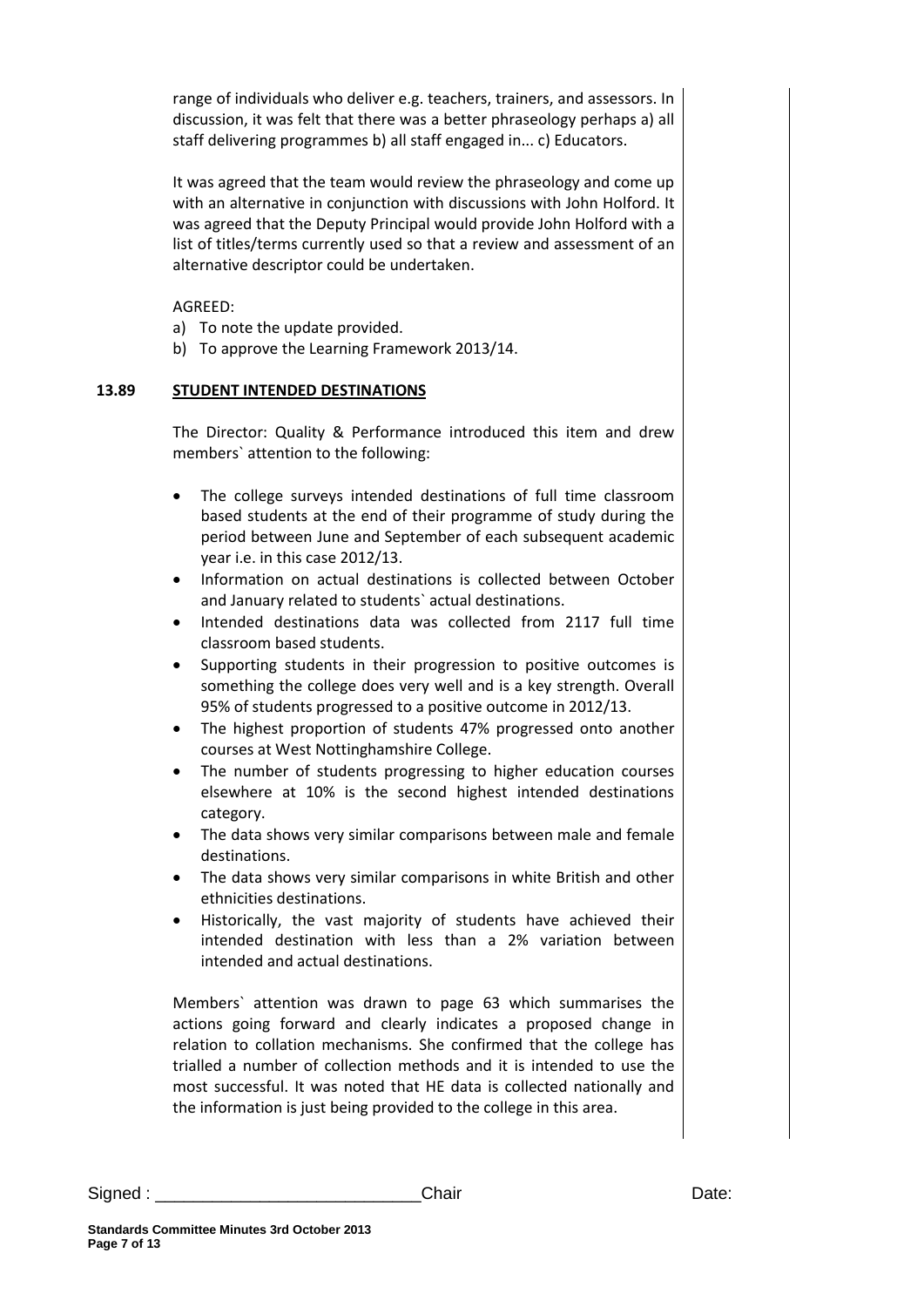| The Principal questioned how the college verifies the actual<br>destinations. It was explained that internal progression is easy as this<br>data simply floods the ILR automatically and the same position occurs in<br>relation to HE. Any student not falling into these two categories has to<br>be contacted directly. It was acknowledged that this is not easy. In<br>relation to this latter cohort it was noted that the college has found only<br>a 2% variance between intended destinations and actual destinations<br>and therefore there is a fair amount of certainty regarding progression<br>onto intended destinations. The Principal indicated that the college<br>needs to look at a system that can be used to asses sustainability of<br>destinations and requested that the team investigate a sampling<br>exercise. It was acknowledged that this would not be easy, but all<br>agreed that the college needs to review how robustly it collects the data<br>and it is an issue to be managed. | Dir QP |
|-----------------------------------------------------------------------------------------------------------------------------------------------------------------------------------------------------------------------------------------------------------------------------------------------------------------------------------------------------------------------------------------------------------------------------------------------------------------------------------------------------------------------------------------------------------------------------------------------------------------------------------------------------------------------------------------------------------------------------------------------------------------------------------------------------------------------------------------------------------------------------------------------------------------------------------------------------------------------------------------------------------------------|--------|
| Members reviewed the updated table at page 62 and suggested that for<br>reporting purposes if the college was to take out the 46.9% of students<br>who progress to further education at the college then the report would<br>give a much clearer view of progression 'elsewhere' and would give a<br>better idea of external progression.                                                                                                                                                                                                                                                                                                                                                                                                                                                                                                                                                                                                                                                                             |        |
| In terms of future reporting the following was agreed:                                                                                                                                                                                                                                                                                                                                                                                                                                                                                                                                                                                                                                                                                                                                                                                                                                                                                                                                                                |        |

- a) The Director: Quality & Performance to report in both ways (including and excluding further education at West Nottinghamshire College to ensure the clarity of the position). b) The committee to be provided with comparisons against national Dir QP Dir QP Jan 2014 Jan 2014
- benchmark and year by year. c) For the next report statistics to be included in relation to work based learning.
- d) HE UCAS data to be provided when available in relation to courses and institutions.
- e) A further breakdown regarding the statistics is required as it is not currently clear what the college means by 'full time' students. Dir QP

One further comment was made in relation to the page 63 summary of analysis of actual destinations by student groups. The Committee questioned whether in reporting and collating the data as set out the college and the Committee were complying with their Equality and Diversity obligations.

AGREED: To note the content of the update provided.

### **13.90 SAFEGUARDING UPDATE**

The Deputy Principal introduced this item and confirmed that good progress was made against all aspects of the development plan in 2012/13. Some aspects of the work have been taken forward to the development plan for the 13/14 academic year as some areas of work require monitoring e.g. partners. The priority areas within the plan are: Dir QP

Jan 2014

Jan 2014 Jan 2014 Jan 2014

Dir QP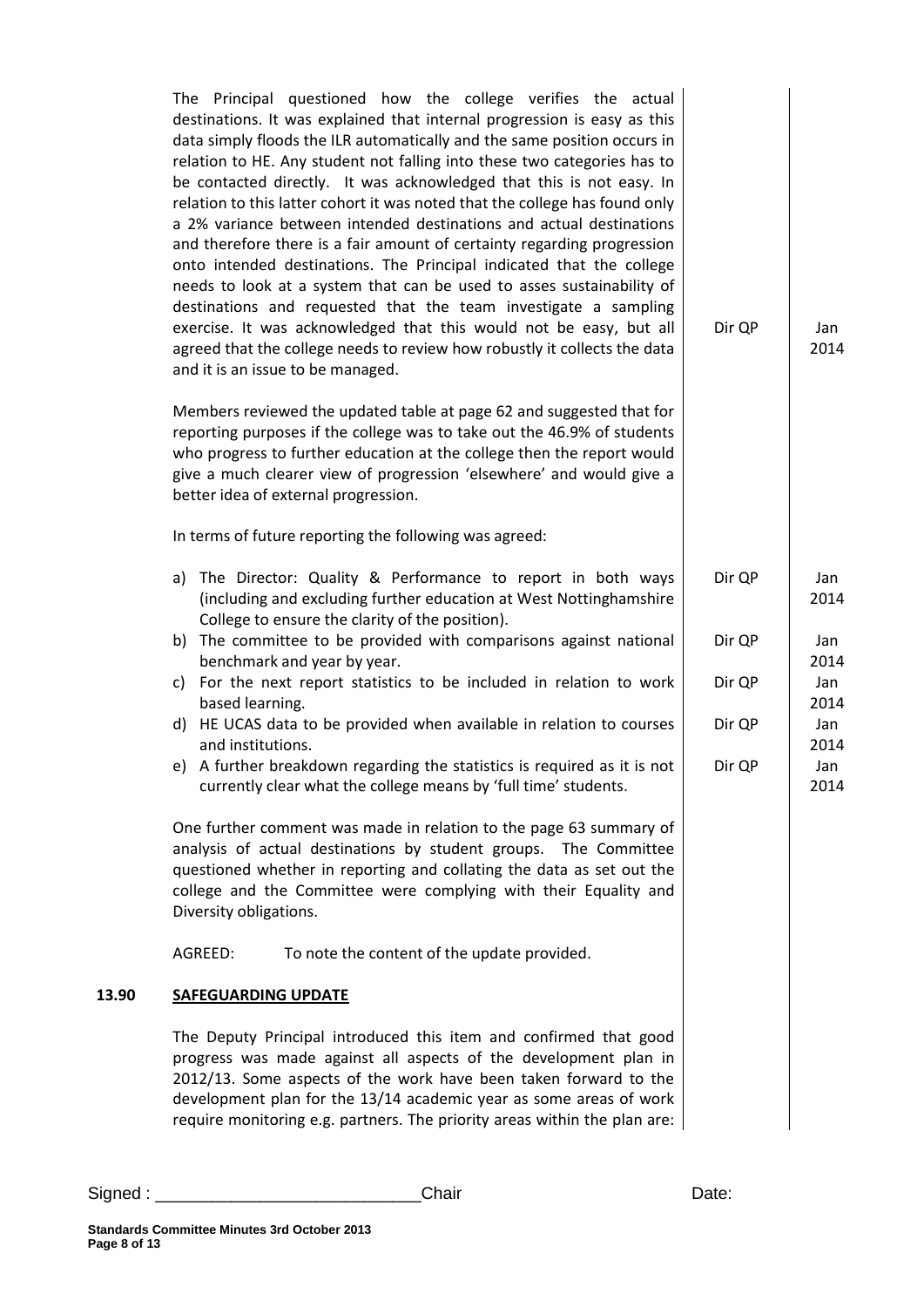- a) partners, including vision work for skills
- b) safety and e-safety
- c) responsibility
- d) safe recruitment
- e) protecting young people and vulnerable adults
- f) governance and reporting

It was noted that a key focus remains the elements of safeguarding within partner provision and Vision Workforce Skills. The nature of this aspect of the business involves the movement within the partner cohort and includes both new partners working with the college and changes in staff within partners. These factors make this a potentially higher risk than college based provision.

Members` attention was drawn to page 67 which sets out the safeguarding plan for the year. It was confirmed that progress against this plan will be reported throughout the academic year.

AGREED: To note the content of the update provided.

### **13.91 TEACHING LEARNING AND ASSESSMENT**

The Head of Quality and Performance introduced this item and drew members` attention to the following:

- 266 (78%) of staff received a grade 1 or 2, this figure increased to 304 (89%) following accessing support from improvement and re observation.
- 25 (7.5%) of staff received a grade 3 following re observation and 12 (3.5%) staff received a grade 4 following re observation.
- At least 85% of staff received a good or better grade within six schools of learning and the work related training area.
- Two schools of learning academic, public services and sports studies, and creative industries and digital technologies did not have any grade 4s following re observation.
- 19 staff who received a grade 3 or grade 4 were not available for re assessment due to long term illness, maternity leave, changes in timetabling or provision due to small numbers. It is the intention of the team to ensure that these staff receive an observation in term 1 of this academic year.
- 150 subcontracted partner provider (97%) staff received a graded observation in 12/13. 4 (3%) of staff did not receive graded observation because of changes in timetabled activity.
- 118 (79%) subcontractor partner provider staff received a grade 1 or 2 following re observation in 12/13. The percentage of observations graded good or better has improved by 18% compared with the prior year.

Teaching, Learning, Training and Assessment policy 2013/14 is currently out to consultation with staff.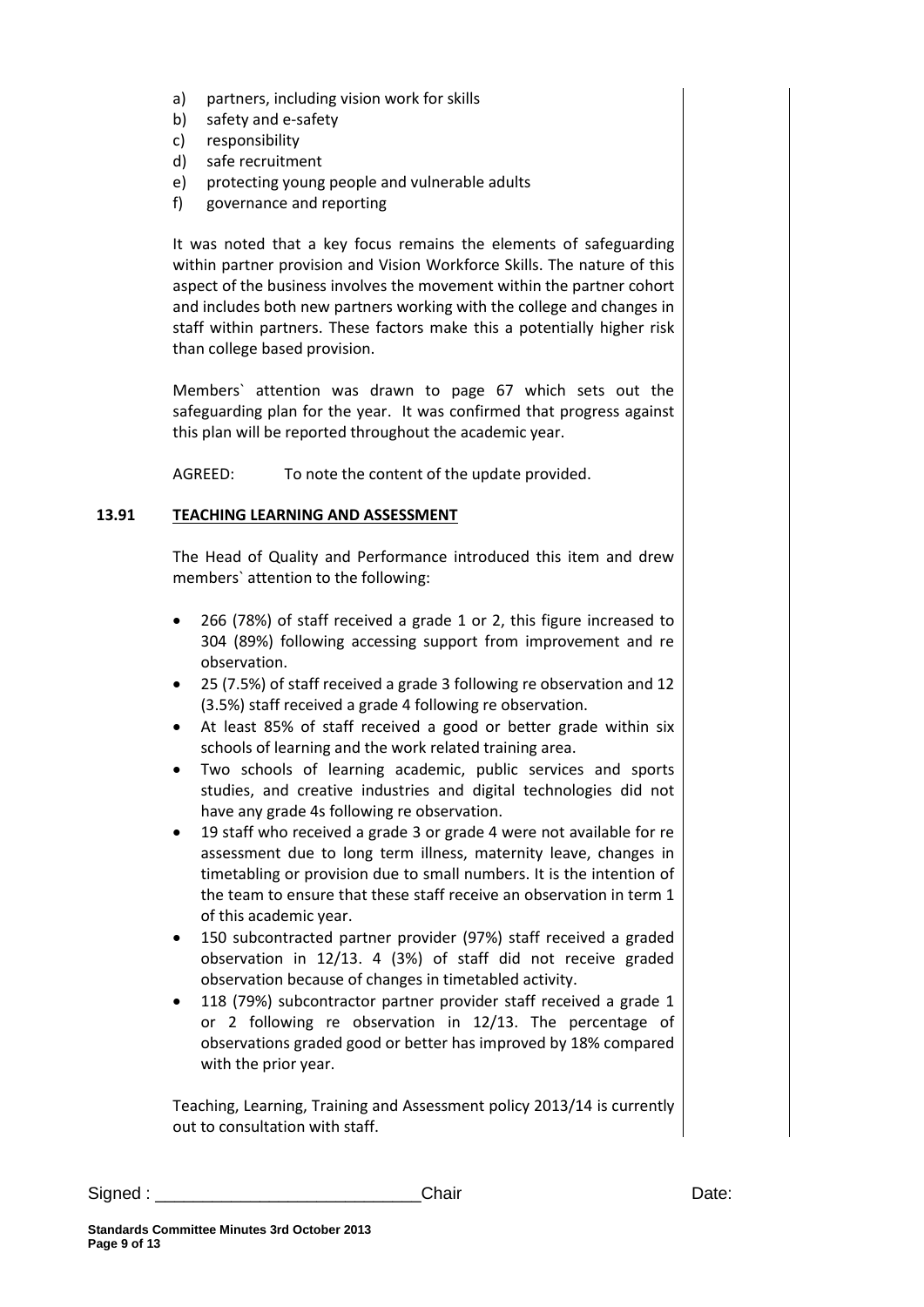In reviewing the content of the report, members were advised that the update provides final observation results for the 12/13 academic year. Members were reminded that the observation process falls into two stages a) ungraded and b) graded. It was noted that 100% of staff were subject to an ungraded observation. However, not all staff were seen at graded observation. Any that were not will be a priority for the beginning of this academic year.

The Committee agreed that it was pleasing to see clear evidence of good or better teaching and learning across the whole of the organisation.

The Principal questioned the accuracy of the 89% observation profile. She commented that the college had had an 89% pre inspection profile and then this had come down to 50% at inspection which had been a huge shock. She questioned whether or not the college was really back up to 89% so quickly. The Principal explained that she would like to be able to very clearly track changes following observations. It was confirmed that this information is set out at page 76 in the bottom table which splits out observations by schools of learning.

Rob Martlew indicated that in the schools environment Ofsted looks at 'typicality' and schools use drop in sessions to get a better feel for what is a typical lesson. He questioned how the college obtains the same level of assurance. It was explained that using a standard observation process over an extended period of time gives more consistency and a greater correlation. The Principal expressed the opinion that it is critical for the college to really be clear that these observations are accurate. She requested that the quality team go back to basics and check compliance with all teaching and learning requirements i.e. lesson planning, marking, assessments etc.

As noted at the previous meeting, the Committee indicated that they would really like to see the introduction of key data being provided in a summary grid particularly in relation to areas of concern. This grid to include retention, teaching and learning, student feedback, etc.

In reviewing the report a number of questions was raised by Committee members:

- Page 84 paragraph 21 what exactly is the further coaching provided? It was explained that this all depends on the individual needs and there is a 'pick and mix' selection of support and coaching available that is adapted on an individual basis. It was explained that there is, however, a cut off point where if development improvement is not seen then staff will fall into capability procedures.
- Page 77 members indicated that it would be useful to have bars showing percentages and not numbers. Dir QP
- Paragraph 2.4 the Principal and the Committee would like to see reports provided on a curriculum by curriculum basis. All agreed Dir QP

| Signed | Chair | Date: |
|--------|-------|-------|
|        |       |       |

Dir QP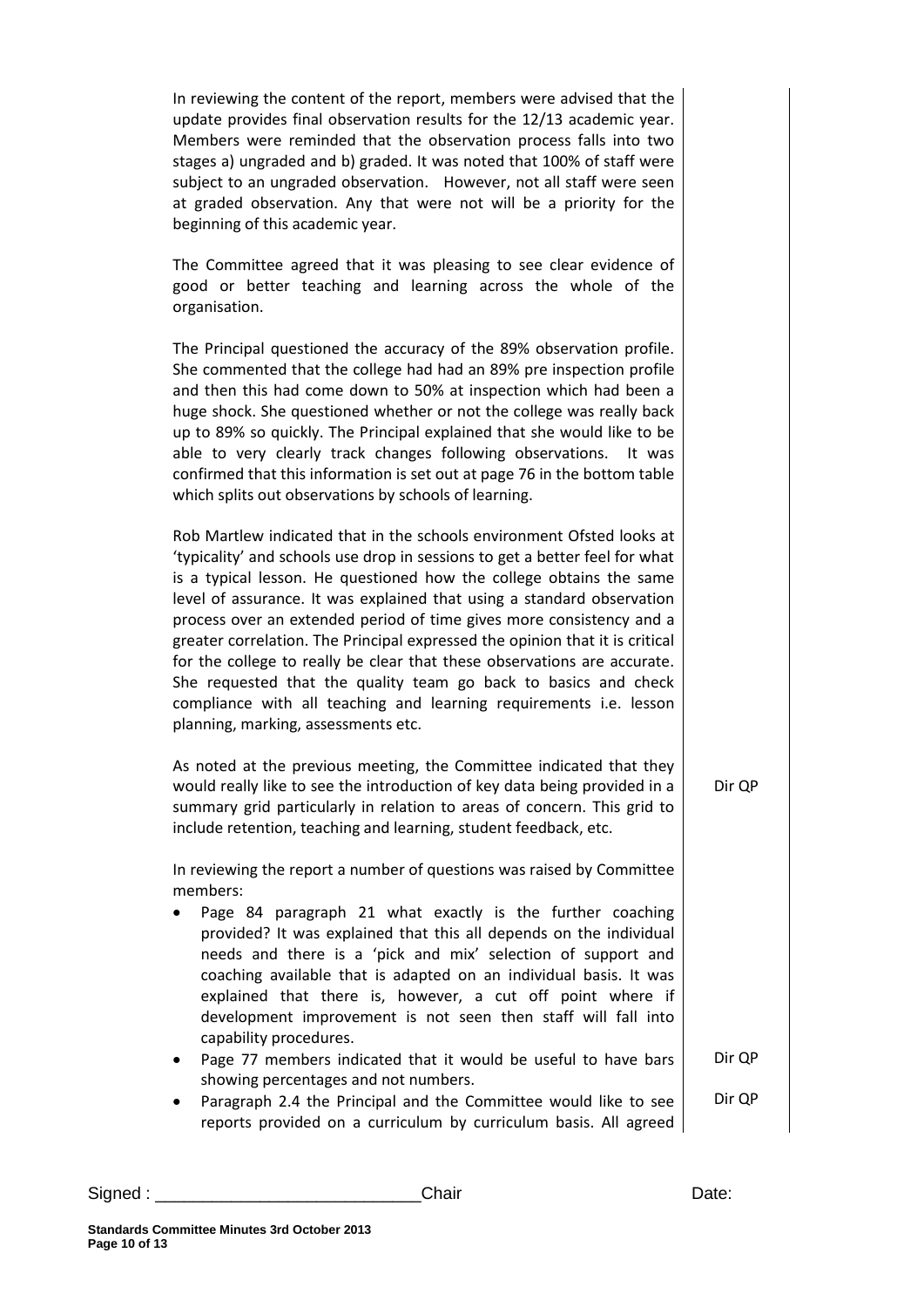that there needed to be better clarity regarding the presentation of information in this area.

AGREED: To note the update provided.

### **13.92 EQUALITY AND DIVERSITY PLAN 2013/14**

The Director: Communications, Marketing and Learner Engagement introduced this item which was intended as a progress report. Members` attention was drawn to the following:

- Good progress has been made in relation to the majority of routine actions and in particular in terms of the first objective related to links with external agencies.
- Currently 24% of staff are outstanding in their mandatory training or refresher training in relation to equality and diversity – this is a worrying increase and will be picked up by the college`s leadership team and executive.
- Whilst good progress has been made ensuring that our employer responsive provision and in particular our partner provider network demonstrates the same level of best practice that is seen within the college, it remains a key challenge and therefore a key priority for the 13/14 academic year.
- Slow progress has been made on the establishment of a staff LGB team network despite promotion and communication across the college. This has caused the senior team to rethink its approach to equality and diversity advocacy and will result in a re-launch of the college`s equality and diversity objectives as well as the establishment of a series of staff groups that represent the protected characteristics within the equality act.
- The college has submitted an application to the stonewall equality index, this measures commitment as an employer with regards to LGPT issues – the results of this index will be available in November. It was noted that an updating report will be provided at the planned January meeting of this Committee.

Members reviewed the action plan in detail and made the following comments:

- Page 91- the college is perceived as a powerful force for community cohesion and works in partnership with others to foster a sense of belonging and community. This is primarily done working in partnership with local primary schools and secondary schools at the moment.
- The college has made links with local faith groups and offers sessions for students via the head of student support and the chaplain. It was explained that the chaplain initially volunteered his time and has seen rapid growth in the level of interest in his tutorials. It was noted that he has undertaken approximately 50 tutorials to date and is now paid on a sessional basis.

Dir CMLE Jan

2014

Signed : \_\_\_\_\_\_\_\_\_\_\_\_\_\_\_\_\_\_\_\_\_\_\_\_\_\_\_\_Chair Date: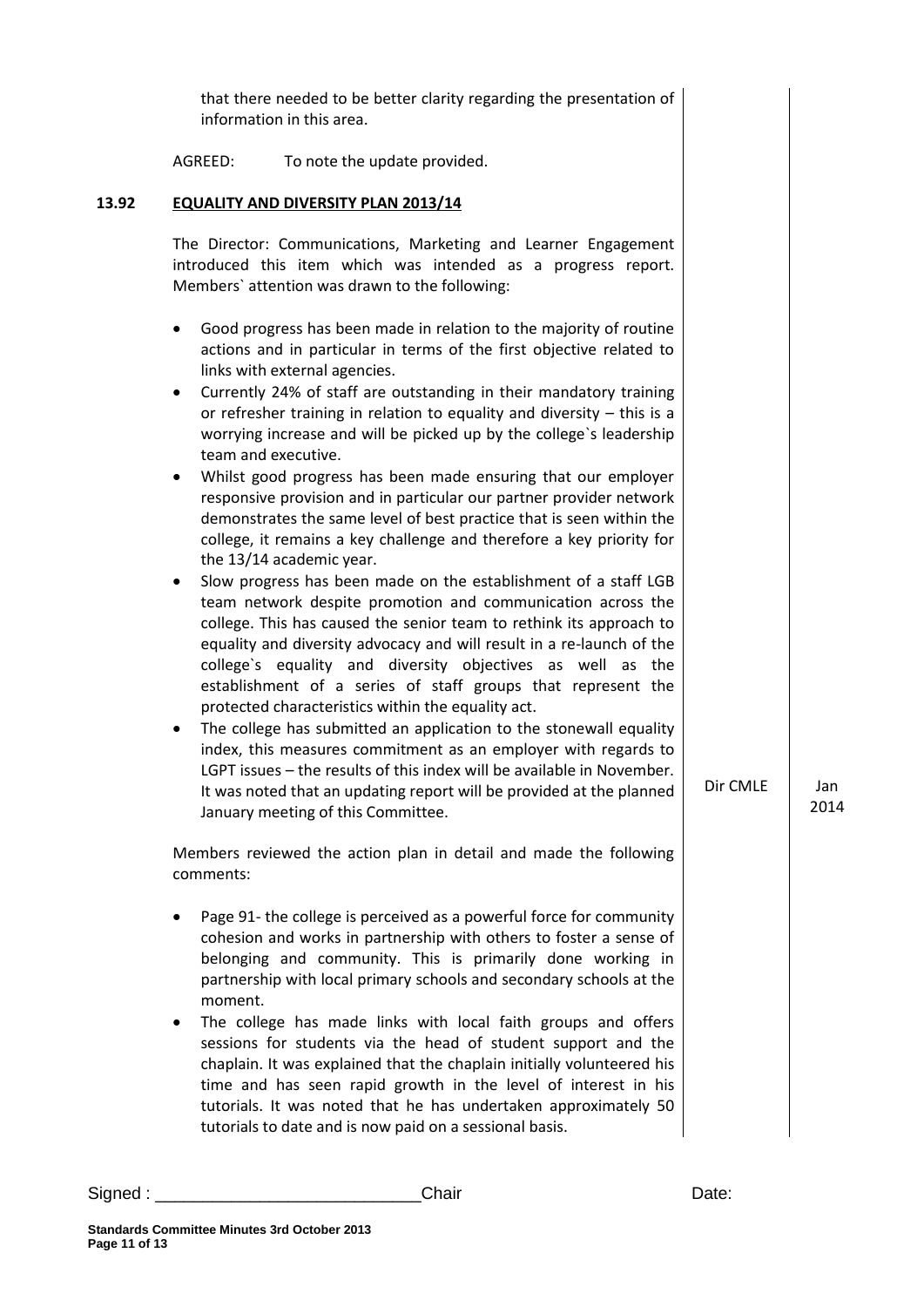|              | Committee members questioned whether or not there were<br>$\bullet$<br>benchmarks alongside which the college could compare its<br>performance in this area. It was explained that the college is able to<br>measure achievement gaps and also measures equality and<br>diversity incidents. It was confirmed that Ofsted does produce<br>examplar case studies which are also monitored.                                                                                                                                                                                                                                                                                                                                                                                                                                                                                                                                                                                                         |          |         |
|--------------|---------------------------------------------------------------------------------------------------------------------------------------------------------------------------------------------------------------------------------------------------------------------------------------------------------------------------------------------------------------------------------------------------------------------------------------------------------------------------------------------------------------------------------------------------------------------------------------------------------------------------------------------------------------------------------------------------------------------------------------------------------------------------------------------------------------------------------------------------------------------------------------------------------------------------------------------------------------------------------------------------|----------|---------|
|              | In terms of developments members suggested a visit to Newham<br>College who are in the Stonewall top 100.                                                                                                                                                                                                                                                                                                                                                                                                                                                                                                                                                                                                                                                                                                                                                                                                                                                                                         | Dir CMLE | 2013/14 |
|              | Reiterating a statement made in the earlier meeting, the Committee<br>requested that a grid be put together on a course by course basis that<br>covers all key data.                                                                                                                                                                                                                                                                                                                                                                                                                                                                                                                                                                                                                                                                                                                                                                                                                              | Dir QP   | 2013/14 |
|              | AGREED:<br>To note the content of the update provided.<br>a)<br>To approve the Equality and Diversity Plan for 2013/14.<br>b)                                                                                                                                                                                                                                                                                                                                                                                                                                                                                                                                                                                                                                                                                                                                                                                                                                                                     |          |         |
| 13.93        | <b>SURVEY RESULTS</b>                                                                                                                                                                                                                                                                                                                                                                                                                                                                                                                                                                                                                                                                                                                                                                                                                                                                                                                                                                             |          |         |
|              | The Head of Student Support introduced this item and drew members'<br>attention to the schedule of online surveys in place for students<br>studying both on and off campus. She confirmed that, to reflect the<br>national change in collating learner feedback, the college has now<br>purchased survey manager and online software package that has been<br>designed and built by QDP services. This new software allows the user<br>to design, build and conduct surveys online and paper based whilst<br>receiving real-time online reports at any point during the survey period.<br>The online surveys will be made available to students via the college<br>website moodle and partner portal and will take 3 minutes to complete.<br>A schedule of online surveys has been developed to ensure that the<br>college gains student feedback at pertinent times during the year thus<br>enabling the college to actively use student views to make performance<br>and improvement decisions. |          |         |
|              | Members reviewed the Learner Voice Strategy for 2013-16. It was<br>noted that this has been updated with a sharper focus on employer<br>provision. It was confirmed that the student union has representatives<br>from each course and that training is provided to the representatives.                                                                                                                                                                                                                                                                                                                                                                                                                                                                                                                                                                                                                                                                                                          |          |         |
|              | AGREED:<br>To note the content of the update provided.                                                                                                                                                                                                                                                                                                                                                                                                                                                                                                                                                                                                                                                                                                                                                                                                                                                                                                                                            |          |         |
| <u>13.94</u> | <b>AOB</b>                                                                                                                                                                                                                                                                                                                                                                                                                                                                                                                                                                                                                                                                                                                                                                                                                                                                                                                                                                                        |          |         |
|              | There were no items of additional business but the chair of the<br>Committee took the opportunity to express the college's thanks to Nikki<br>Witham and Linda Gration who were unfortunately leaving the college.<br>The Committee wished them luck with their future endeavours.                                                                                                                                                                                                                                                                                                                                                                                                                                                                                                                                                                                                                                                                                                                |          |         |
|              |                                                                                                                                                                                                                                                                                                                                                                                                                                                                                                                                                                                                                                                                                                                                                                                                                                                                                                                                                                                                   |          |         |